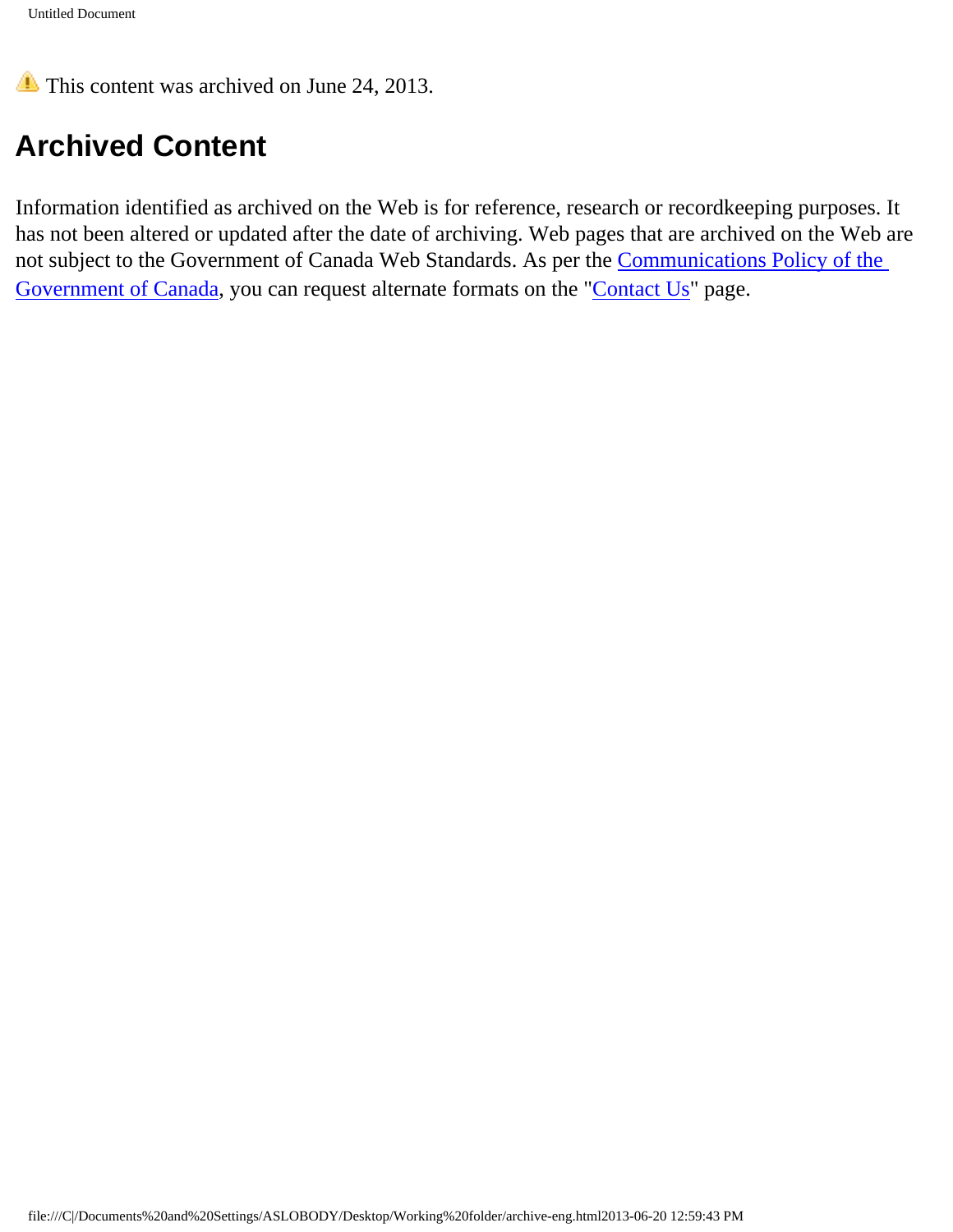

**Information Document on Health Canada's Proposal to Amend the** *Food and Drug Regulations* **to permit the use of a microbiological preparation of** *Carnobacterium maltaromaticum* **strain CB1 in certain ready-to-eat meat and poultry products** 

**Bureau of Chemical Safety**  Food Directorate Health Products and Food Branch

**A PAHO/WHO Collaborating Center for Food Contamination Monitoring** 



# **October 2010**



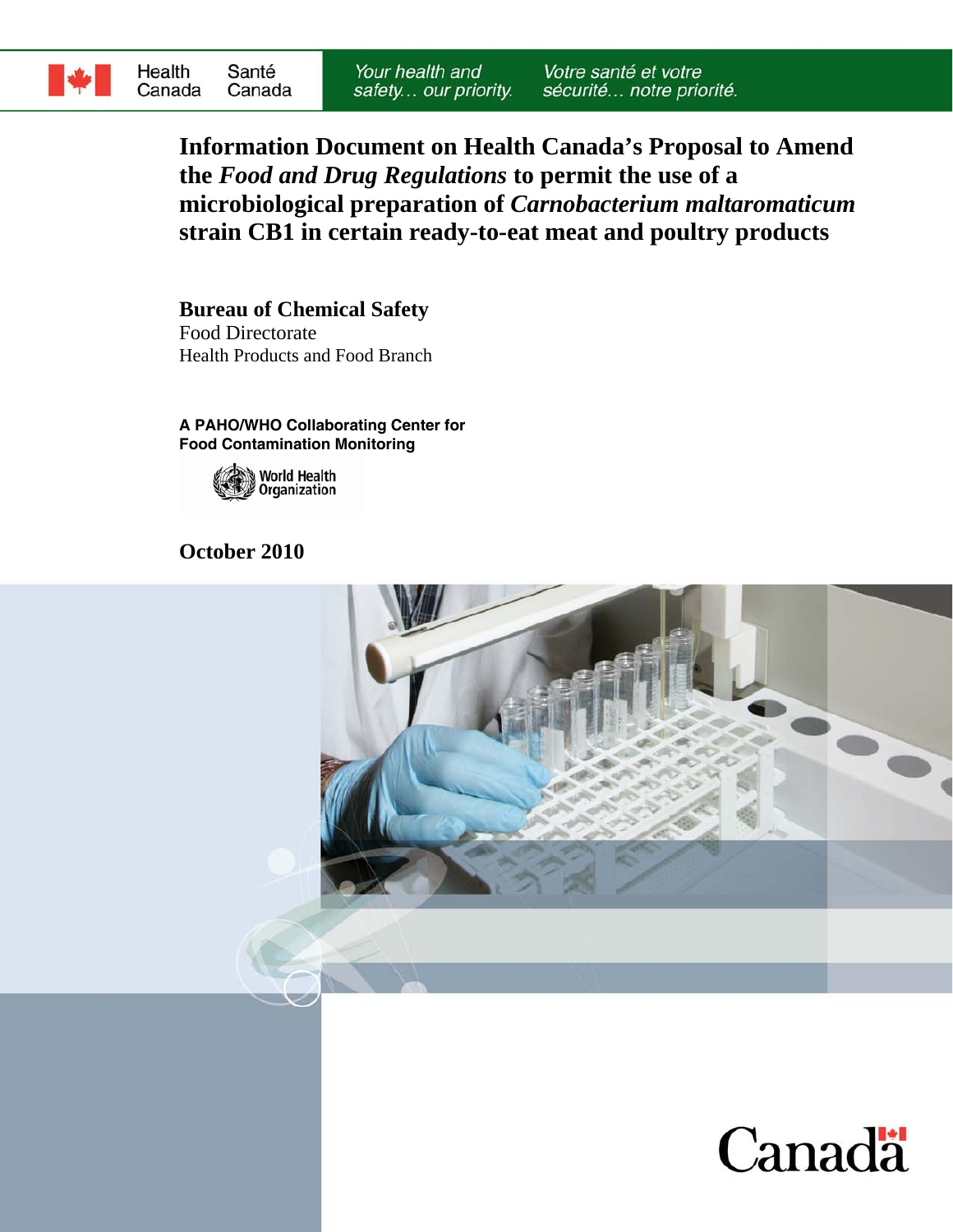# **Table of Contents**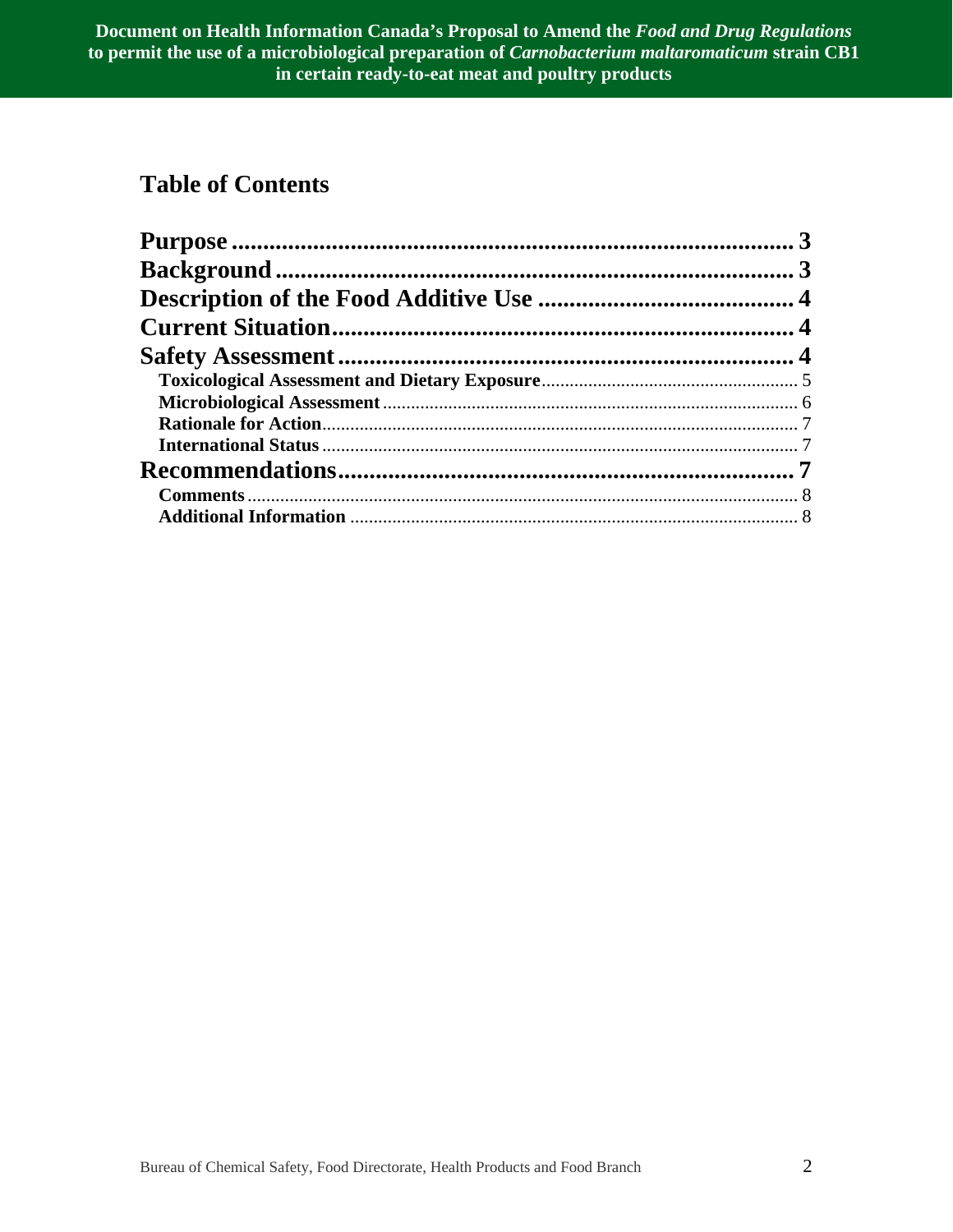**Document on Health Information Canada's Proposal to Amend the** *Food and Drug Regulations*  **to permit the use of a microbiological preparation of** *Carnobacterium maltaromaticum* **strain CB1 in certain ready-to-eat meat and poultry products** 

**The regulation to permit the use of the food additive** *Carnobacterium maltaromaticum* **CB1 in certain processed meat and poultry meat products came into force on Thursday, November 18, 2010. Specifically, the approval permits the use of this food additive in vacuum-packed wieners, vacuum-packed sliced roast beef, vacuum-packed sliced cooked ham and vacuum-packed sliced cooked turkey, all at a maximum level of use consistent with Good Manufacturing Practice. These amendments to the** *Food and Drug Regulations* **will be published in Part II of the** *Canada Gazette* **on December 8, 2010, however, this food additive and the foods listed above containing the food additive may now be sold in Canada.**

#### **Purpose**

This document provides information on Health Canada's proposal to amend the *Food and Drug Regulations* ("Regulations") to permit the use of a microbiological preparation composed of both viable as well as pasteurized, non-viable cells of *Carnobacterium maltaromaticum* strain CB1 and its metabolites (such as carnobacteriocins) in certain ready-to-eat (RTE) meat/poultry products as an intervention against human pathogenic microorganisms such as *Listeria monocytogenes*.

#### **Background**

In Canada, all food additives are regulated under the *Food and Drug Regulations* and are subjected to rigorous controls under the *Food and Drug Act* and the *Food and Drug Regulations.* Before a food additive is permitted for use, a submission must be filed with Health Canada so the Department can conduct a thorough safety evaluation of the proposed use(s) of the additive. Food manufacturers are not permitted to use the additive until it has been approved by Health Canada and the Regulations have been amended to permit its use.

Products used as antimicrobial preservatives in food applications are considered food additives. Permitted food additives are listed in the food additive tables in Division 16 of the Regulations. Table XI, Part II, lists those food additives that may be used in Canada as antibacterial food preservatives.

Health Canada received two food additive submissions seeking the approval of a preparation consisting of *Carnobacterium maltaromaticum* strain CB1 (herein referred to as *C. maltaromaticum* CB1) for use as an antimicrobial treatment on selected ready-to-eat meat and poultry products, namely: sausage wieners (hotdogs); sliced roast beef; sliced cooked ham; and sliced cooked turkey. All affected products would be packaged under vacuum and would require mandatory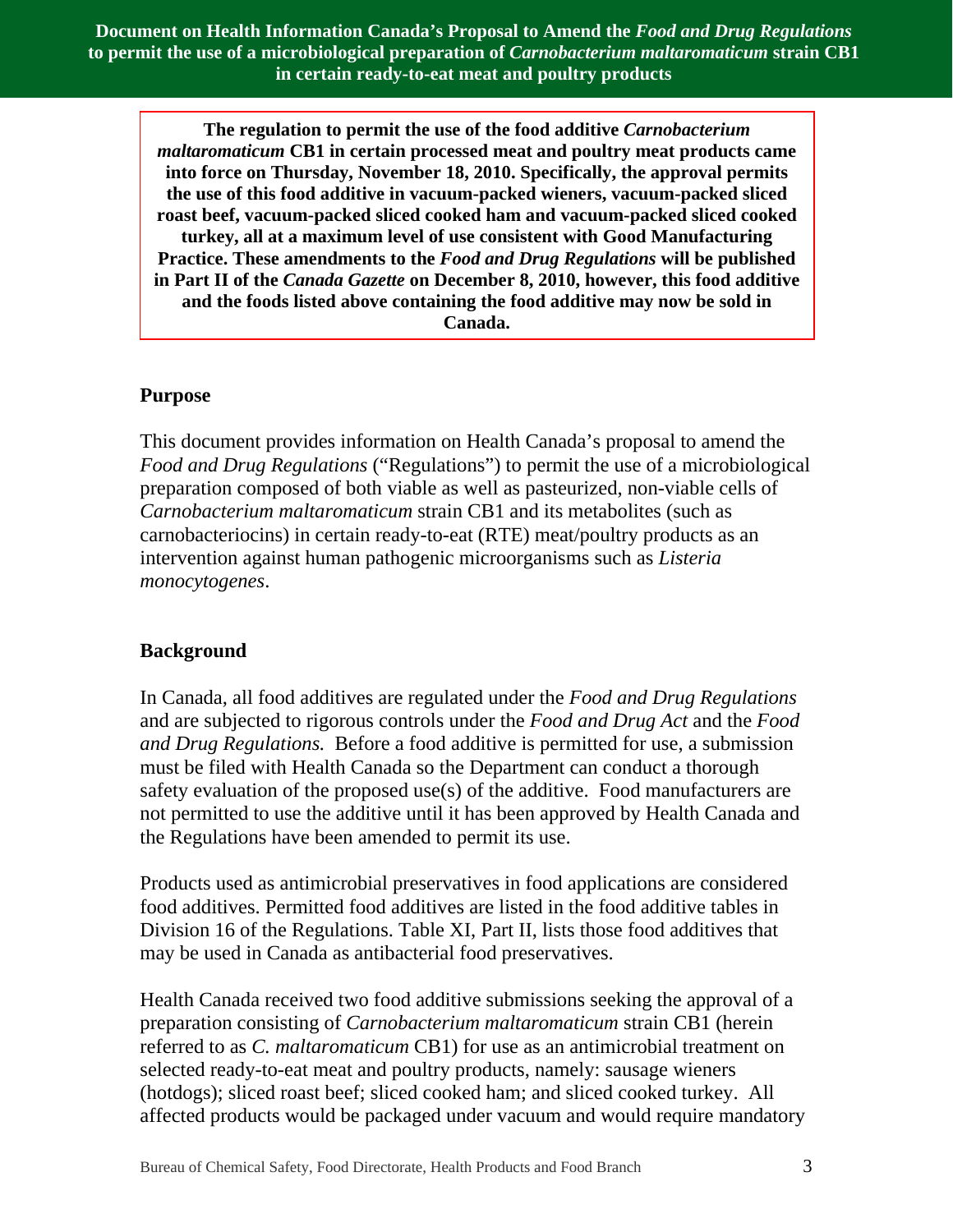ingredient labelling for 'bacterial culture'. *C. maltaromaticum* CB1 used for this purpose meets the regulatory definition of a food additive but is not currently listed in Division 16, part B of the Regulations.

## **Description of the Food Additive Use**

The *Carnobacterium maltaromaticum* strain CB1 is a gram-positive non sporeforming lactic acid bacteria. The preparation contains both viable as well as nonviable, pasteurized lyophilized cells. It also contains *Carnobacterium maltaromaticum* metabolites of which carnobacteriocins exhibit antibacterial

activity. The *C. maltaromaticum* CB1 preparation would be applied with a liquid applicator or sprayed on the surface of the meat/poultry product at a rate of  $1x10<sup>4</sup>$ colony forming units (CFU) per gram of the RTE meat/poultry product. The bacterium remains active throughout the shelf life of the ready-to-eat food product.

#### **Current Situation**

Health Canada has received two submissions (from the same petitioner) requesting that the Regulations be amended to permit the addition of a preparation of *C. maltaromaticum* CB1 as an effective antilisterial treatment for (1) wieners and (2) sliced roast beef and sliced cooked ham and turkey. All affected food products would be vacuum-packed.

Health Canada's Food Directorate has completed its safety assessment of *C. maltaromaticum* CB1 when used as described in both submissions and determined that there are no health or safety concerns with the use of this microbial preparation in the requested food products. The Food Directorate has also concluded that the provided microbiological data demonstrates the efficacy of the preparation in slowing the growth of *Listeria monocytogenes*. Therefore, Health Canada is proposing amendments to the Regulations to allow the use of *C. maltaromaticum* CB1 as proposed.

#### **Safety Assessment**

Health Canada's Food Directorate scientists conducted a detailed and rigorous evaluation of both submissions that focussed on safety and efficacy. Their evaluation considered both microbiological and toxicological aspects of the proposed use of *C. maltaromaticum* CB1 as a food additive. It was noted that the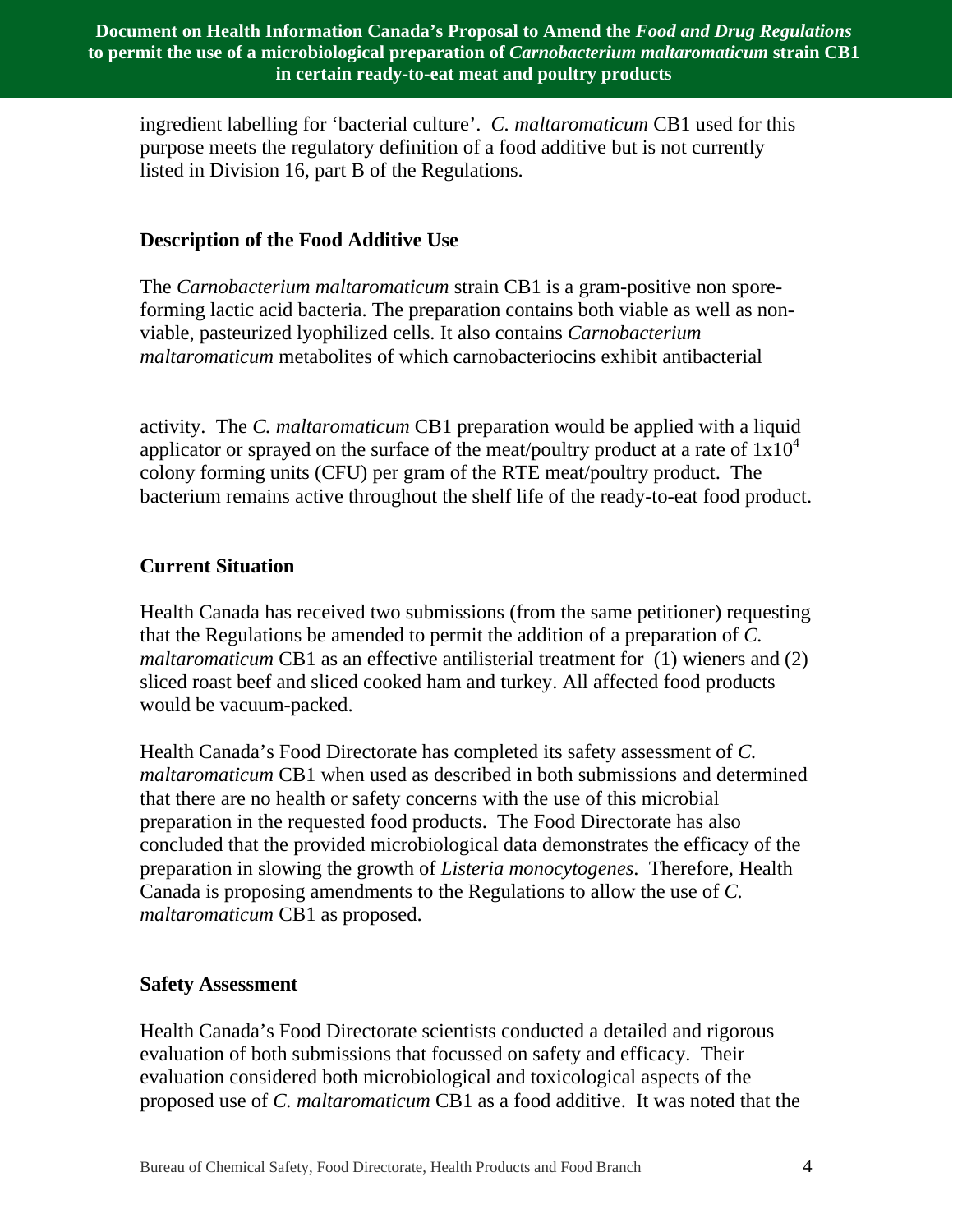application of *C. maltaromaticum* CB1 affects neither the nutritional nor the organoleptic quality of the treated food products.

#### **Toxicological Assessment and Dietary Exposure**

The toxicological assessment of the preparation included the evaluation of the pathogenicity and toxicity of the microorganism, the toxicity and potential allergenicity of the bacteriocins (carnobacteriocins) secreted by the organism and the potential for the organism to produce bioactive amines.

Carnobacteriocins, proteinaceous metabolites of *Carnobacterium maltaromaticum,* are active against certain bacterial strains through specific cellular mechanisms. Presented data demonstrated that carnobacteriocins would be unlikely to survive intact in the human gastric environment; they would therefore not affect the normal human gut flora balance and would not trigger allergic or other adverse reactions in the human organism.

The microorganism *Carnobacterium maltaromaticum* is registered in the American Type Culture Collection ATCC with a designation of not being known to cause disease in a general human adult population. The petitioner provided data to demonstate that there are no reports of human pathogenicity associated with oral consumption of *Carnobacterium maltaromaticum*. The level of added bacterium is comparable with that ingested through its natural occurrence in many foods, for example meat, seafood or dairy. In some countries the bacterium is used for manufacturing of certain sausages.

The petitioner provided literature reports suggesting that *Carnobacterium* spp. produces tyramine, one of the bioactive amines. This substance derives from metabolism of certain amino acids, i.e. tyrosine, and may occur naturally, in substantial amounts, in various fermented and/or aged foods such as cheeses, alcoholic beverages, yeast or meat extracts, smoked meat, fish or poultry. While the tyramine level may increase in the RTE meat and poultry products with added *C. maltaromaticum* CB1, the data provided showed that the highest detected levels of this biogenic amine were still lower than those naturally occurring in many foods of a normal diet, for example certain ripened cheeses, sausages or oily fish. The amount of tyramine in respective portion sizes of the RTE meat/poultry products treated with *C. maltaromaticum* CB1 would therefore be either comparable to or lower than amounts of this amine in foods consumed by the Canadian population.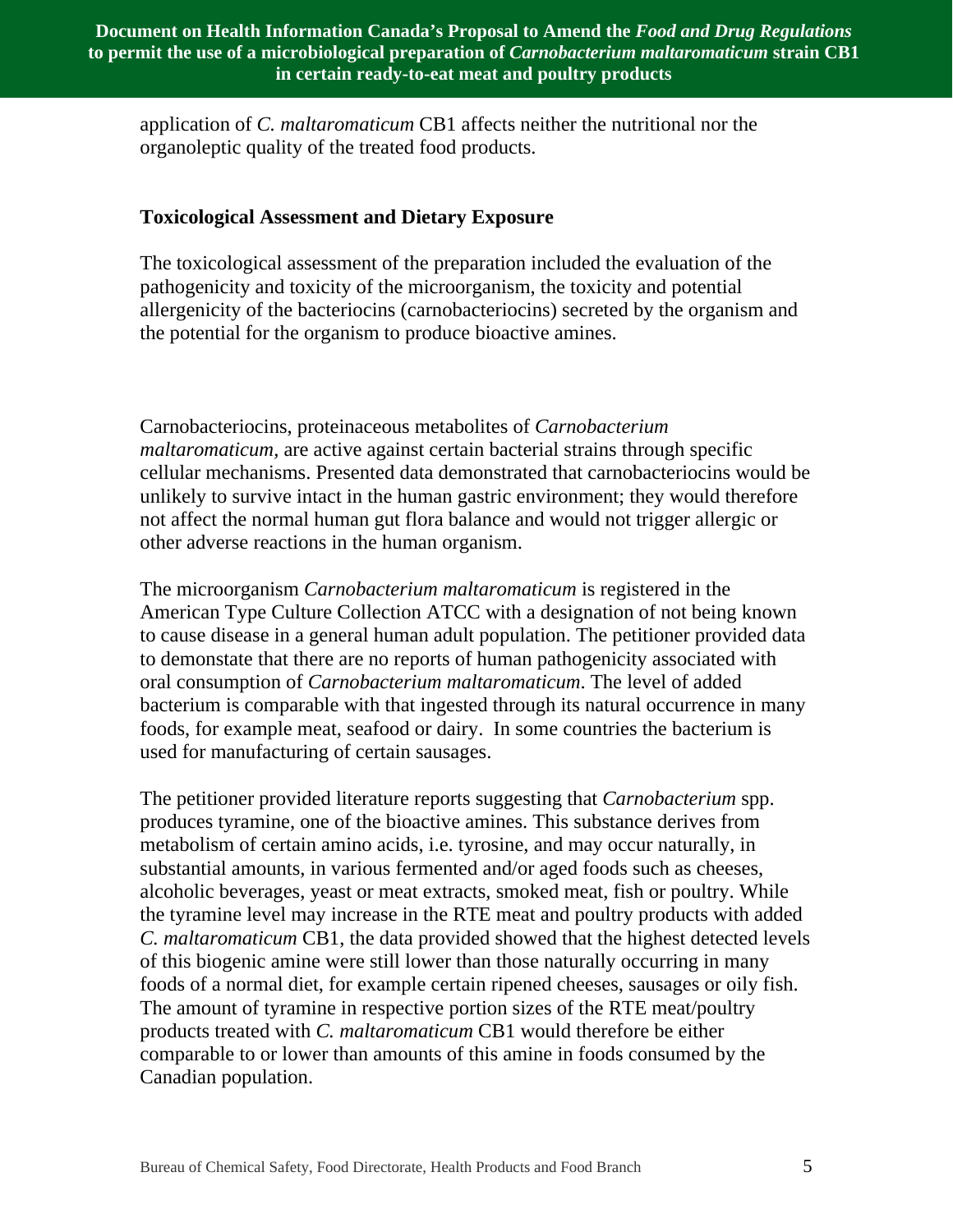Tyramine impacts on certain neurotransmitters which, in turn, can result in an increase in blood pressure and cardiac output. For most people, tyramine is efficiently metabolized by an enzyme, monoamine oxidase. On the basis of experimental data provided by the petitioner, it was demonstrated that even a onetime ingestion of a pound of the RTE meat or poultry products with added *C. maltaromaticum* CB1 would correspond to an intake of tyramine in amounts much lower than those reported as inducing even a transient blood pressure change.

Based on this information, Health Canada's Food Directorate scientists have no objections from a toxicological perspective to the use of *C. maltaromaticum* CB1 on RTE meat and poultry products under the conditions of use proposed in each of the submissions.

#### **Microbiological Assessment**

Food Directorate scientists have also concluded that adequate data substantiating the identity of CB1 strain of the lactic acid bacterium *Carnobacterium maltaromaticum* (former name *Carnobacterium piscicola*) were provided. The strain is a naturally occurring isolate which was not genetically modified. The Bureau of Microbial Hazards of the Food Directorate has concluded that the preparation of *Carnobacterium maltaromaticum* strain CB1 had an antimicrobial effect against *Listeria monocytogenes* in the RTE products under consideration.

In general, lactic acid bacteria are known producers of bacteriocins, such as carnobacteriocins. These are peptides not structurally related to any clinically important antibiotics. There is a long history of exposure to various bacteriocins from the consumption of meat products, fish, dairy or vegetable foods, due to the usual bacterial flora of those foods. Consumption of the RTE foods with added *C. maltaromaticum* CB1 strain and its metabolites is unlikely to result in any spread of resistance to antibiotics of clinical importance, given these are peptides not structurally related to any clinically important antibiotics. From a microbiological perspective the strain is considered safe for human consumption at exposure levels that might be achieved in wieners, sliced roast beef, sliced cooked ham or turkey. Therefore the use level of *C. maltaromaticum* CB1 consistent with good manufacturing practice will ensure its antimicrobial effect against *Listeria monocytogenes* without any adverse effects to humans.

From the microbiological perspective no objection has been expressed to the use of *C. maltaromaticum* CB1 in vacuum packed and subsequently refrigerated (to 4) C or less) sliced cooked ham, sliced cooked turkey, sliced roast beef and wieners. As per submitted data, the application would be restricted to vacuum packed foods. A separate submission would be required for extension of use of *C.*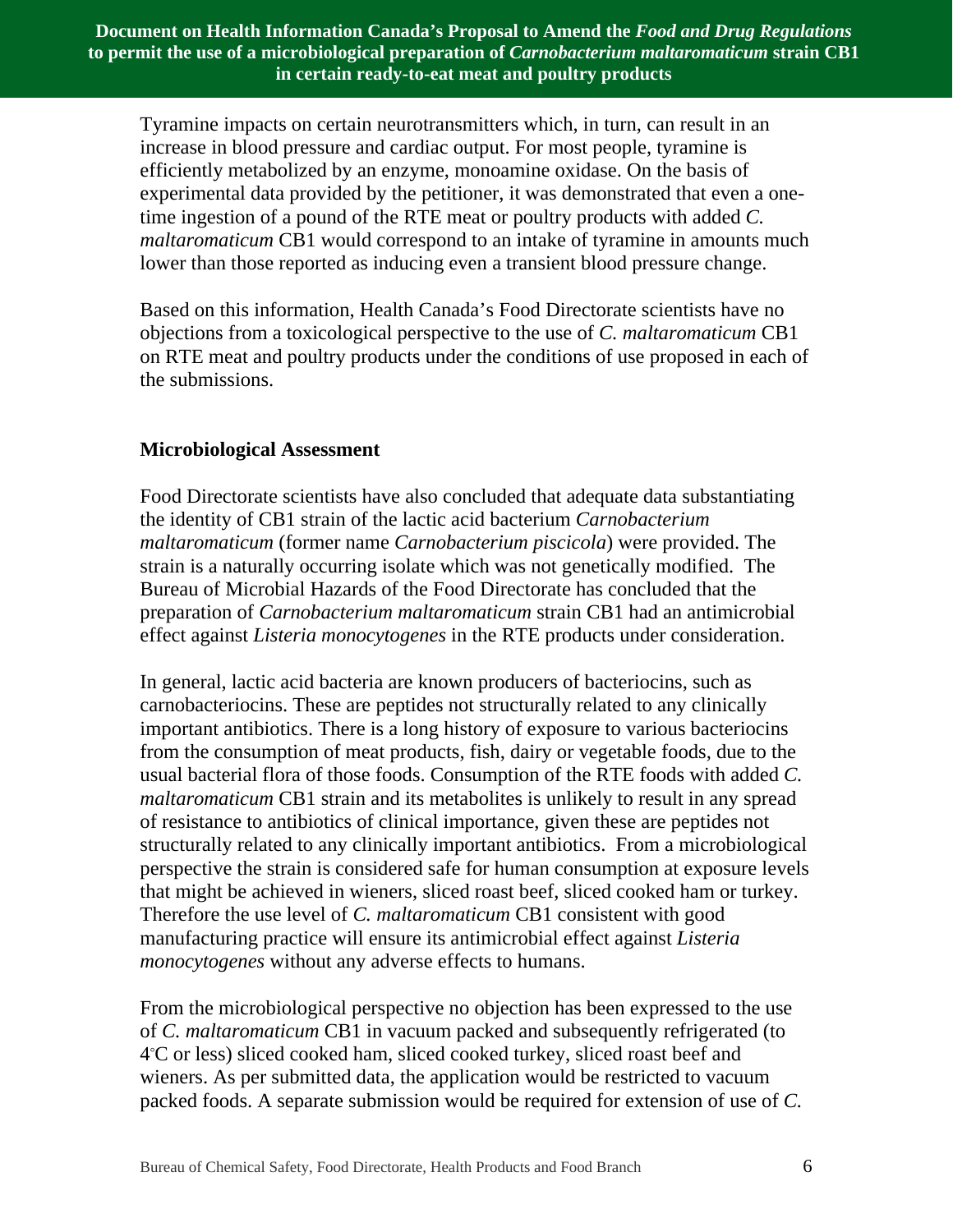*maltaromaticum* CB1 in either other modified atmosphere condition packaging or other food products. Efficacy and safety of use of *C. maltaromaticum* CB1 in newly proposed foods would be considered on a case-by-case basis.

#### **Rationale for Action**

Based on the evaluation conducted by Health Canada's scientists, the information provided by the petitioner has satisfactorily met the requirements for a food additive submission outlined in Section B.16.002 of the Regulations. *C. maltaromaticum* CB1 will serve functionally as a preservative and should therefore be considered a food additive. Thus, it is proposed that *Carnobacterium maltaromaticum* strain CB1 be listed as class II antibacterial preservative in Table XI, Part II, to section B.16.100, Division 16 (Food Additives), part B of the *Food and Drug Regulations*. Several compositional standards for meat and poultry products (Divisions 14 and 22 of the *Food and Drug Regulations*) would require amendment as well.

## **International Status**

The US authorities have not objected to the company's conclusion that the application of *C. maltaromaticum* CB1 is Generally Recognized as Safe (GRAS) in a variety of foods, including meat and poultry products (two GRAS Notifications have been filed with the Food and Drug Administration, No. 159 in 2007 and No. 305 in 2010). The use of *C. maltaromaticum* CB1 is listed in the United States Department of Agriculture (USDA) Food Safety and Inspection Service (FSIS) directive 7120.1, periodically updated ("Safe and suitable ingredients used in the production of meat, poultry, and egg products").

#### **Recommendations**

It is recommended that a provision for *Carnobacterium maltaromaticum* strain CB1, its cells and metabolites, including bacteriocins, be permitted for use upon vacuum packed wieners, sliced roast beef, sliced cooked ham and sliced cooked turkey at a level consistent with good manufacturing practice.

The use of *C. maltaromaticum* CB1 on the described ready-to eat meat and poultry products, all of which are standardized foods, would require amendment of the relevant compositional standards for these foods. Table XI, Part II, Division 16 (Food Additives), would be amended to this effect. Because the proposal involves foods that are standardized under the Food and Drug Regulations, the Canadian